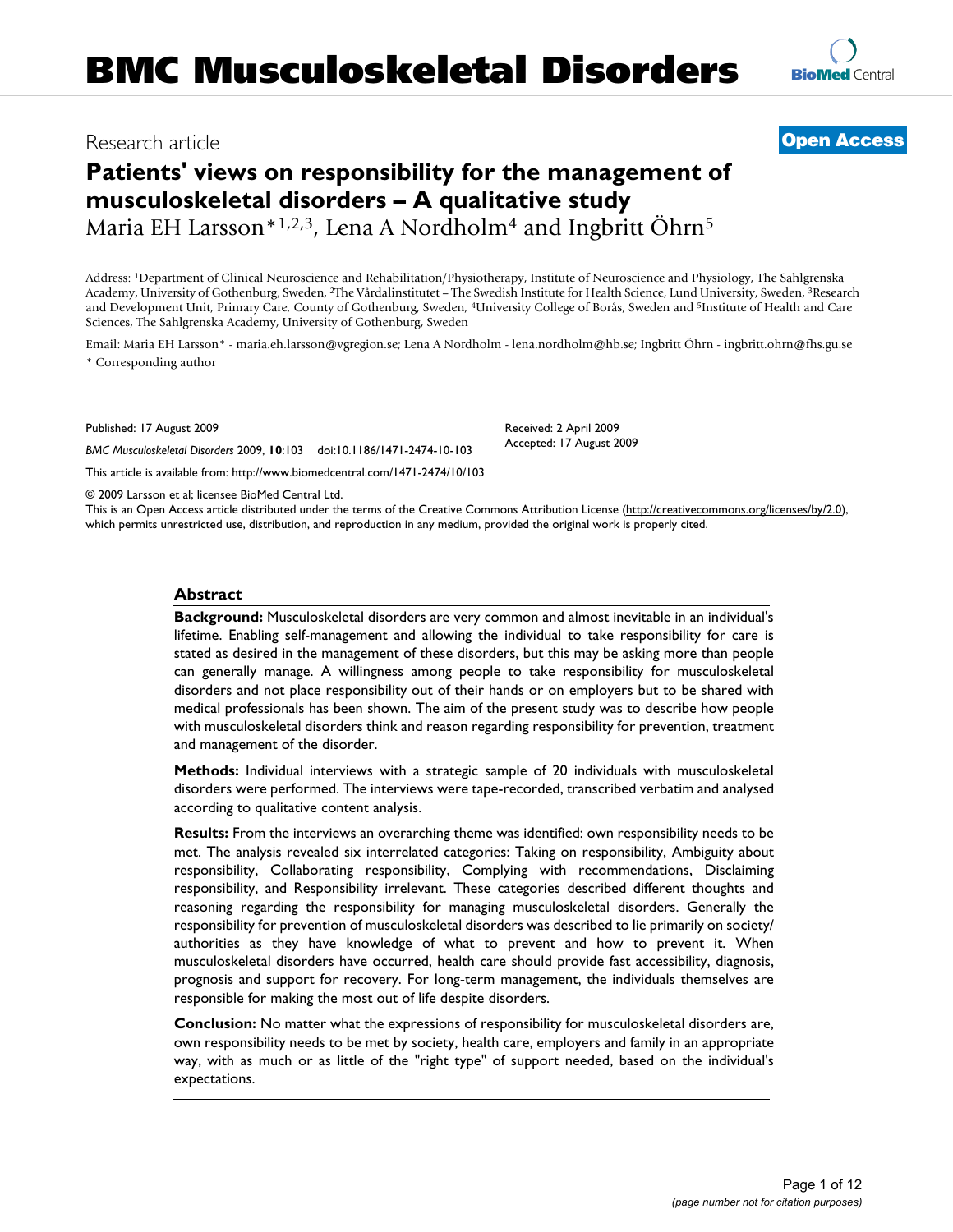# **Background**

Musculoskeletal disorders are very common and almost inevitable in an individual's lifetime. Lifetime prevalence for low back pain is for example 58–84% and the point prevalence, i.e. proportion of people suffering from back pain at a particular point of time, is 4–33% [1]. Musculoskeletal disorders are also a common reason for selfmedication and entry to the health care system [2]. The impact of musculoskeletal conditions has been recognized and a task force of the Bone and Joint Decade (2000–2010) has among other things provided a standards of care document for acute and chronic musculoskeletal pain [3]. In this document a rigorous review and summary is made of documents concerning management of musculoskeletal conditions produced over the last years. Enabling self-management and allowing the individual to take responsibility for care is stated as desired in the management of the disorders.

In a thesis by Kjellström [4], called Responsibility, Health and the Individual, concepts of individual responsibility for health were studied. The study showed that the prerequisites for taking responsibility were self-reflection, critical examination and conscious choices. She also examined concepts about personal responsibility for health from the perspective of development theory and concluded that some demands require more than people can generally manage.

Larsson and Nordholm [5] presented a cross-sectional study on attitudes of responsibility for managing musculoskeletal disorders. It was shown that a majority of participants had an internal view regarding responsibility of managing musculoskeletal disorders, i.e. they thought that they should take responsibility themselves and did not place responsibility out of their hands or on employers to any great extent. A shared responsibility for musculoskeletal disorders between the individual and medical professionals was also indicated. Associations were found regarding attitudes towards responsibility for musculoskeletal disorders and background variables; mainly to physical inactivity, musculoskeletal disorder related sick leave and to no education beyond compulsory level, which increased the odds of attributing responsibility externally, i.e. placing responsibility on someone or something else.

To meet or influence the attitudes regarding musculoskeletal disorders, it is necessary to also know more about how people think and reason regarding this; why and on what grounds do they place responsibility mostly on themselves or on someone or something else? There is a need to know more about the underlying thoughts and reasoning for the taken attitude.

The aim of the present study was to describe how people with musculoskeletal disorders think and reason regarding responsibility for prevention, treatment and management of the disorder.

# **Methods**

# *Informants and procedure*

A strategic sample [6] of 20 individuals with musculoskeletal disorders was recruited via physiotherapy outpatient clinics in the county of Southern Bohuslän (Sweden) for interviews to obtain individual experiences and perceptions. The inclusion criteria were having or had musculoskeletal disorder primarily generated by the musculoskeletal system, over 18 years of age and Swedish speaking. After a verbal request to participate from their physiotherapist they were given a letter with information about the study. If they were interested in participating in an interview, their physiotherapist provided the researcher with their name and phone number. The researcher then contacted them by phone with a request to participate in the study. Before the interview started, the informants were again informed about the study and told they could withdraw from the study at any time. They were also given opportunity to pose questions. The informants then gave their verbal informed consent and were assured confidentiality. The note with name and phone number was destroyed after the interview which could subsequently not be connected to the informant's identity. None of the informants declined or discontinued participation in the study. Three pilot interviews were conducted in October 2007, 17 interviews were conducted in April to July 2008. As the pilot interviews did not differ significantly they were included in the study. The last six interviews did not seem to provide much new information and the data collection was therefore ceased. The Regional ethical review board in Gothenburg was consulted prior to the study, and formal ethical approval was deemed unnecessary according to Swedish law.

According to the informant's choice, 17 interviews took place at a location near the physiotherapy department where they had been patients; one interview was performed at the university where the interviewer worked, one at the informant's workplace and one was a telephone interview. Three of the individuals were immigrants, one from another Nordic country, one from the Baltic States and one from the Middle East. Semi structured interviews were performed with each of the informants individually. An interview guide was used. To gain information about thoughts and reasoning regarding responsibility for the musculoskeletal disorder, the informants were asked to narrate their recent experience of musculoskeletal disorders. The first question was followed by open questions about how the informants thought the disorder started, their beliefs about the cause of the disorder, their treat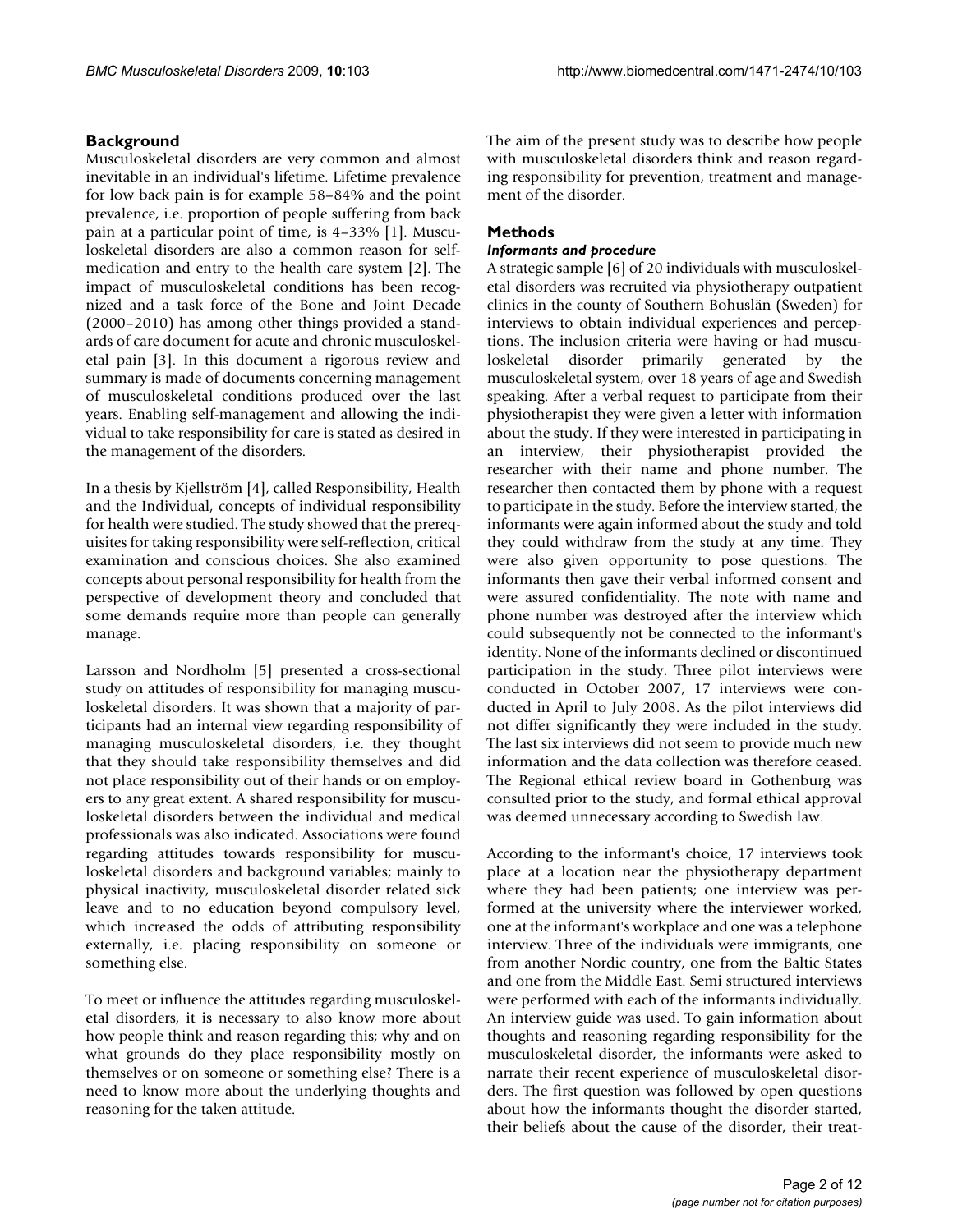ment experience, to whom they turned for help and why and their management and prevention of the disorders. In the latter part of the interview, the informants were also explicitly asked about their thoughts and reasoning about responsibility for prevention, treatment and management regarding the disorder.

The interviews were tape-recorded, mean interview time was 42 minutes (19 min – 1 h 18 min), and then transcribed verbatim by the first author.

# *Analysis method*

To meet the aim of the current study, a qualitative content analysis was used [7]. The unit of analysis was the text transcribed from the interviews. Each interview was read several times, bearing in mind the aim of the study, in order to get a sense of the content. An inductive approach was taken in the analysis. The data were systematically analysed for meaning units, which were subsequently condensed and then coded [7]. Throughout these stages the analysis stayed close to the data [7,8]. When the whole material was coded a categorisation procedure started. Sub-categories were formed through a group of codes with content that shared a commonality; identified by the thread throughout the codes. The sub-categories were then sorted and abstracted into categories. Finally the underlying meaning, the latent content of the categories was formulated into a theme [7]. Nvivo 8 software (QSR International Pty Ltd), was used to analyse the interviews and quotations.

The third author, with a different occupation (nurse), more experienced in the method but less experienced in the field, read the transcripts of interviews and checked codes and categories performed by the first author and the codes and categories were discussed until consensus was reached. Examples of meaning units, condensed meaning units, subcategories, categories and theme are shown in Additional file 1.

# **Results**

Eleven women and nine men participated in the study. Mean age was 52.3 years (range 25–78 years), six had compulsory education, nine high-school and five university education. Eight had been on sick-leave at some point for a shorter or longer time during the last three months. The individuals were generally at the end of, or had finished their physiotherapy treatment period. Three individuals had or previously had low back pain, four had back pain in combination with disorders from upper or lower extremities, four had disorders from upper extremities and one in combination with knee problems, three had pain from lower extremities, and five had multiple site musculoskeletal disorders. The cause of the disorder was described as being of importance for the management

of musculoskeletal disorders. Generally, if the disorder appeared without explanation or due to own actions, the responsibility to manage the disorder was placed on oneself. However, if the disorder was due to external factors, responsibility for the management was generally placed externally.

From the interviews an overarching theme was identified: Own responsibility needs to be met. The analysis revealed six interrelated categories about responsibility for managing musculoskeletal disorders: **Taking on responsibility**, **Ambiguity about responsibility**, **Collaborating responsibility**, **Complying with recommendations**, **Disclaiming responsibility, Responsibility irrelevant.**

The theme (capital letters), categories (bold type) and their subcategories (italics) are presented below in the text. Codes from one interview may be present in several categories and the categories may have representation from one or more interviews. Table 1 shows percentages and number () of how codes of each interview are distributed over the categories. Table 2 shows the interviews'/ informants' representation in each of the categories.

*A core story* [9,10] was then formulated based on the categories and the theme in order to illuminate thoughts and reasoning about responsibility for the prevention, treatment and management of musculoskeletal disorders.

# *OWN RESPONSIBILITY NEEDS TO BE MET*

No matter what the expressions of responsibility are, own responsibility needs to be met by society, health care, employers and family, met in an appropriate way, with as much or as little of the "right type" of support as needed, based on the individuals' expectations.

# *Taking on responsibility*

Taking on responsibility means that no matter what disorders a person might have, they are his or her responsibility. The informants described that it was only they themselves who can take on responsibility for the disorders. The participants described it to be their own responsibility to seek help from health care and to be persistent in getting the help they need. Taking on responsibility also means to be persistent in adhering to treatment and taking responsibility for the result. Self-treatment is also used. Physical activity is seen as beneficial for mental wellbeing and there is a belief that disorders are managed more effectively if you are physically fit. The participants stressed that good self-knowledge is important in the management of the disorders and different strategies can be used to balance the disorders in life. The prevention of recurrences was expressed as being your personal responsibility.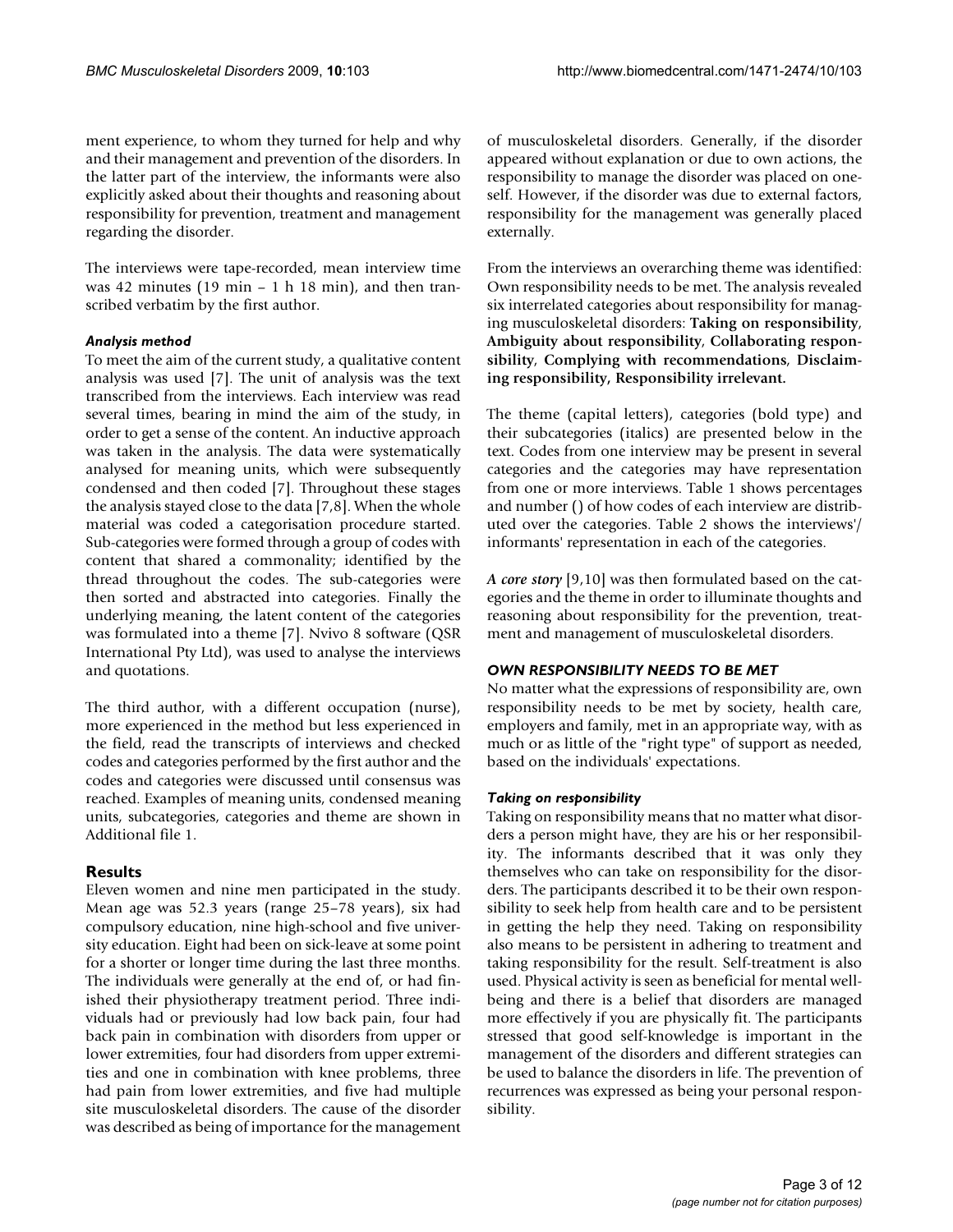|                     | Taking on<br>responsibility | Ambiguity about<br>responsibility | Collaborating<br>responsibility | <b>Complying with</b><br>recommendations | <b>Disclaiming</b><br>responsibility | Responsibility<br>irrelevant |  |
|---------------------|-----------------------------|-----------------------------------|---------------------------------|------------------------------------------|--------------------------------------|------------------------------|--|
| <b>Interview I</b>  | $35\%$ (7)                  | $\pmb{0}$                         | $10\% (2)$                      | 0                                        | 40% (8)                              | $15\%$ (3)                   |  |
| <b>Interview 2</b>  | 44% (14)                    | $3\%$ (1)                         | $22\%$ (7)                      | 25% (8)                                  | 0                                    | $6\%$ (2)                    |  |
| <b>Interview 3</b>  | 28% (8)                     | $21\%$ (6)                        | $10\%$ (3)                      | 0                                        | $24\%$ (7)                           | $17%$ (5)                    |  |
| <b>Interview 4</b>  | 29% (10)                    | 3% (1)                            | 18%(6)                          | $15%$ (5)                                | 29% (10)                             | $6\%$ (2)                    |  |
| <b>Interview 5</b>  | 54% (15)                    | 0                                 | $7\%$ (2)                       | 0                                        | $25\%$ (7)                           | 14% (4)                      |  |
| Interview 6         | 40% (24)                    | 0                                 | $10\%$ (6)                      | $10%$ (6)                                | 35% (21)                             | $5\%$ (3)                    |  |
| <b>Interview 7</b>  | 48% (22)                    | 0                                 | 26% (12)                        | $22\%$ (1)                               | 17% (8)                              | $7\%$ (3)                    |  |
| <b>Interview 8</b>  | 42% (18)                    | 0                                 | 19% (8)                         | $2\%$ (1)                                | 28% (12)                             | 9% (4)                       |  |
| <b>Interview 9</b>  | 35% (22)                    | $13\%$ (8)                        | $21\%$ (13)                     | 19% (12)                                 | $6\%$ (4)                            | $6\%$ (4)                    |  |
| <b>Interview 10</b> | 40% (22)                    | $2\%$ (1)                         | 18%(10)                         | 27% (15)                                 | $4\%$ (2)                            | $9\%$ (5)                    |  |
| Interview II        | $14\%$ (5)                  | 0                                 | $6\%$ (2)                       | $9\%$ (3)                                | 54% (19)                             | $17%$ (6)                    |  |
| Interview 12        | 24% (21)                    | $2\%$ (2)                         | 41% (35)                        | $21\%$ (18)                              | 7% (6)                               | $5\%$ (4)                    |  |
| <b>Interview 13</b> | 40% (19)                    | $8\%$ (4)                         | $6\%$ (3)                       | 13% (6)                                  | 33% (16)                             | 0                            |  |
| <b>Interview 14</b> | $26\%$ (11)                 | $2\%$ (1)                         | 36% (15)                        | $10\%$ (4)                               | $26\%$ (11)                          | 0                            |  |
| <b>Interview 15</b> | 49% (18)                    | 0                                 | $16\%$ (6)                      | $11\%$ (4)                               | 24% (9)                              | 0                            |  |
| Interview 16        | 40% (12)                    | 0                                 | 27% (8)                         | $3\%$ (1)                                | $23\%$ (7)                           | $7\%$ (2)                    |  |
| <b>Interview 17</b> | 36% (12)                    | 0                                 | $9\%$ (3)                       | 42% (14)                                 | $12\%$ (4)                           | 0                            |  |
| Interview 18        | 52% (24)                    | $4\%$ (2)                         | 26% (12)                        | $9\%$ (4)                                | $7\%$ (3)                            | $2\%$ (1)                    |  |
| <b>Interview 19</b> | $34\%$ (14)                 | 0                                 | 29% (12)                        | 24% (10)                                 | $10\%$ (4)                           | $2\%$ (1)                    |  |
| <b>Interview 20</b> | 38% (18)                    | 0                                 | 19% (9)                         | $12%$ (6)                                | $15\% (7)$                           | 17% (8)                      |  |

**Table 1: Percentages and number () of codes in each interview distributed over the categories.**

For example, in Interview 1 there were no codes matching the category of "Complying with recommendations" while Informant 2 (Interview 2) had 25% of her codes in that category (% not always ends up to 100% due to round up).

#### Ending up with me anyhow

Informants expressed that there is an individual responsibility and that one can't place burden for the disorder on anyone else. "Who but me would take care of myself?" They reasoned that it is your own life and your own body, and responsibility for well-being lies with oneself. Participants described that it is up to the individual to use information and to take measures. They expressed that you can not rely on anyone else to solve things for you. In the end, they reason, it is your own responsibility to manage the disorder, as you have to live with it and face the consequences of failing to do so.

#### Seeking expertise

The informants described that the responsibility for the disorder is mainly their own, that help could be needed from those with more knowledge in the matter, generally health care professionals. In most cases the informants had tried to manage their disorder on their own but when the condition worsened or became recurrent they sought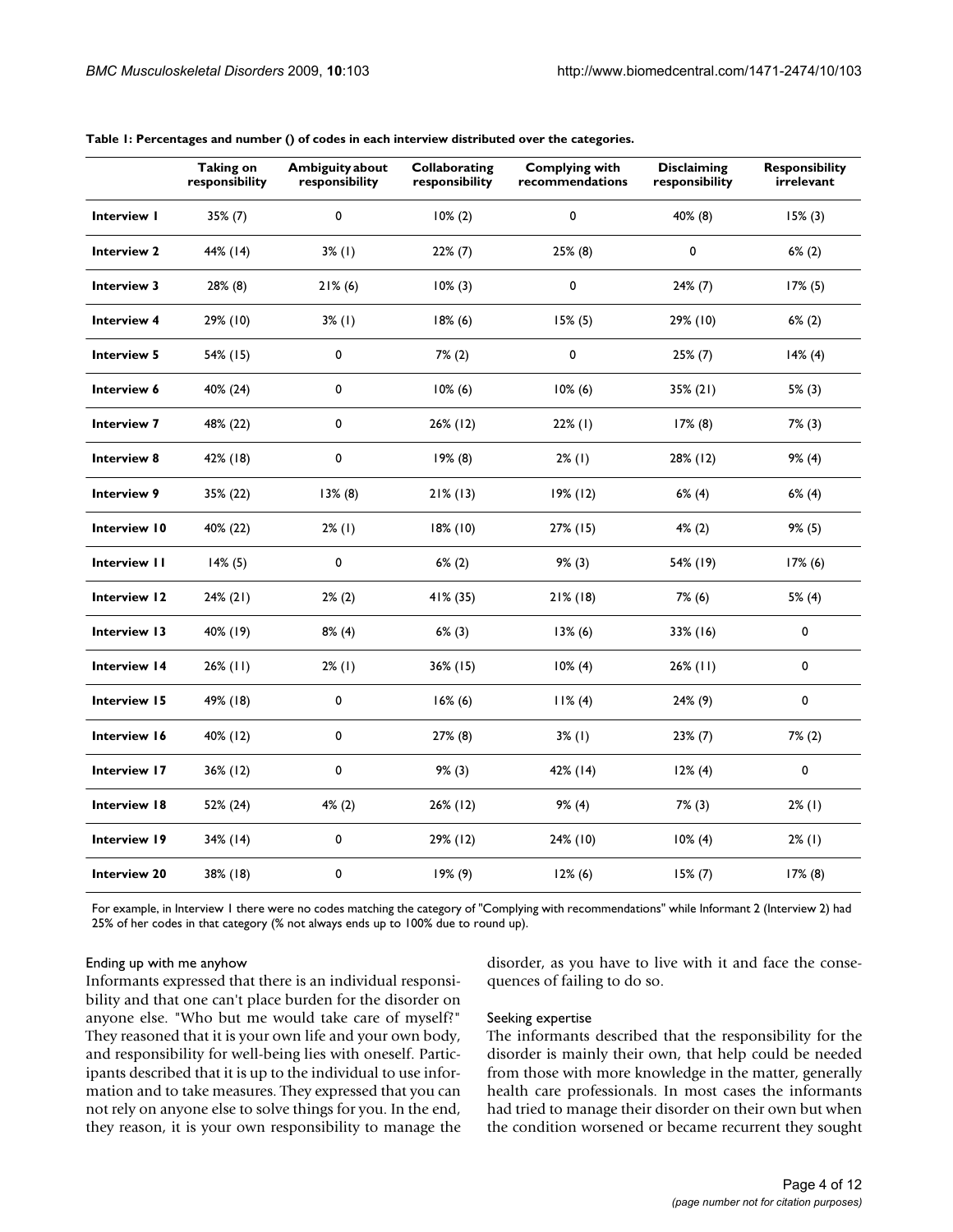|                                       | п | 12 | - 13  | 14 | -15 | 16 17 | - 18 | 19 | $\blacksquare$        |              | $\overline{112}$ $\overline{113}$ |              | 114 115      |              | 116 117 |    | 118 119      |              | 120 |
|---------------------------------------|---|----|-------|----|-----|-------|------|----|-----------------------|--------------|-----------------------------------|--------------|--------------|--------------|---------|----|--------------|--------------|-----|
| Taking on responsibility              |   |    |       |    |     |       |      |    | x x x x x x x x x x   | $\mathsf{X}$ | X X                               |              | $\mathsf{X}$ | X.           | X.      | X. | X.           |              | X.  |
| Ambiguity about responsibility        |   |    | x x x |    |     |       |      |    | x x                   |              | $\times$ $\times$ $\times$        |              |              |              |         |    | х            |              |     |
| <b>Collaborating responsibility</b>   |   |    |       |    |     |       |      |    |                       |              | x x x x x x x x x x x x           |              | $\mathsf{X}$ | X.           | X.      | X. | $\mathsf{X}$ | X.           |     |
| <b>Complying with recommendations</b> |   | X  |       | X  |     |       |      |    |                       |              | x x x x x x x                     | $\mathsf{X}$ | X.           | $\mathsf{X}$ | X.      | X. | X.           | X.           |     |
| <b>Disclaiming responsibility</b>     | X |    |       |    |     |       |      |    |                       |              | X X X X X X X X X X               |              | $\mathsf{X}$ | X.           | X.      | X. | X.           |              |     |
| <b>Responsibility irrelevant</b>      |   |    |       |    |     |       |      |    | x x x x x x x x x x x |              | $\mathsf{X}$                      |              |              |              | X       |    | X            | $\mathsf{x}$ | X   |

**Table 2: The Interviews' (informants') representation in each of the categories.**

help. It could be that the disorder interferes with work or life too much. Generally, they find it to be their own responsibility to seek help in time. For some of the informants it was a significant undertaking to seek help and it could be hard to know who to contact for help. The importance of getting help when needed from medical professionals and that they really listen and believe in them is stressed. The participants believe that medical professionals can help with advice, exercise or medication but that without self-responsibility no expertise in the world would help.

#### **Persistency**

A great deal of persistency is needed as described by the informants. They described the necessity of being persistent to get the treatment they required. Some informants felt they had to be very mentally alert to get what they need and that it is to a great extent left to the individual to get the care needed. The informants described that persistency is also needed regarding the disorder itself. Many have tried "quick fixes" by for example a chiropractor but realized that this would not work long term without doing more about the disorder themselves. They expressed that one have to "hang in there" with recommended exercise. Being patient and having a routine in treatment was described as necessary to recover and overcome restrictions.

#### Self-treatment

Self-treating strategies are described, such as adjusting posture or position at work. A number of times the interviewees did not seek any help for the disorder, but used self-treatment with a device and/or non-prescriptive medication. Some also expressed that they wanted to try without medication and sometimes invented treatment on their own when nothing else helped.

#### Perform physical activity to enhance well-being

The informants stated that they performed physical activity as it felt good for both body and soul, which in turn made better pain management possible. Exercise is seen as necessary for mental well-being and disorders can be better handled when the person is spry and fit.

#### Self knowledge for use of managing strategies (avoiding, balancing, accepting and secondary prevention)

Self-knowledge is considered very important. The informants described that as it is their lived body, they need to learn their own reactions. Despite medical expertise, they expressed that you know your own body best and what works for you. Self-perception helps to manage the disorders. The informants described how they take on own responsibility by the use of management strategies. It could be by anticipating and *avoiding* disorder triggering movements or activities which could keep the disorder under control. However, the fear of pain could also lead to restrictions in activities. Another strategy is to *balance* life to reduce disorders. Balancing life is achieved by listening to the body, taking things at your own pace and putting reasonable strain on the body. Some of the informants expressed a desire to live a more unhurried life, which would probably affect the disorder. Some informants expressed that a form of *acceptance* is achieved. They describe how they have accepted having disorders and learnt to live with them and manage them as well as possible. It could be to do alternative things or in an alternative or compensative way. The informants described that they re-evaluated what is important and renegotiated the starting-point of the disorder. Having had a disorder and knowing it could be recurrent should lead to taking measures for *secondary prevention*, reasoned many of the informants. It could be in terms of thinking more about how to use your body, taking ergonomic measures, exercising to strengthen muscles to be better prepared for your workload, all in order to avoid future disorders. The interviewees expressed that they also need to consider alterna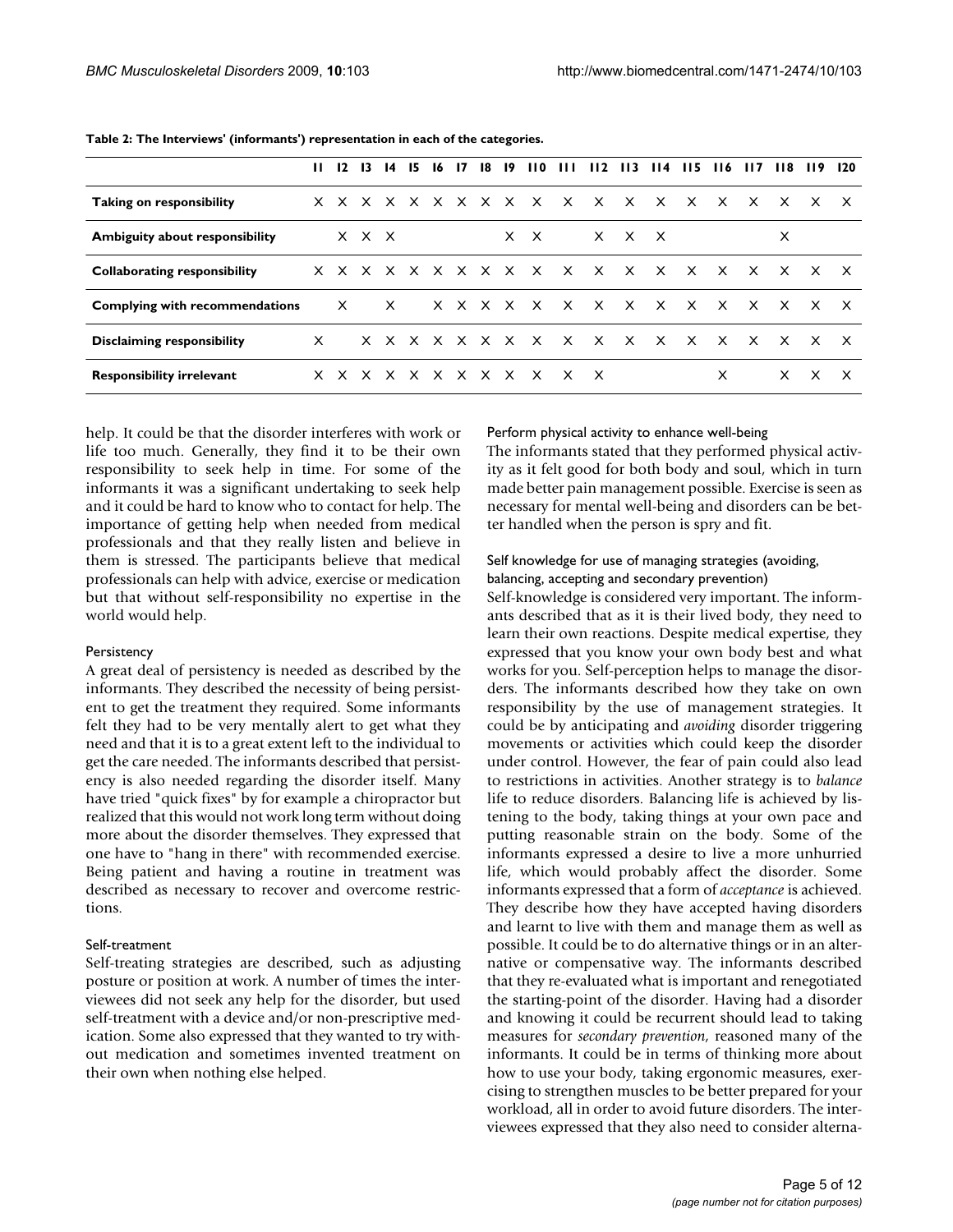tive ways of doing things and need to know what their limits are.

# *Ambiguity about responsibility*

Ambiguity in the reasoning about responsibility for musculoskeletal disorders means that on one hand the informants think it is their own responsibility to manage musculoskeletal disorders but on the other hand they feel that work demands precede the management. Ambiguity can also include knowing what to do but not doing it.

#### Work demands precede management

Some informants expressed that they consider managing the disorder at work as their responsibility but find it difficult, due to pressure on production. Others felt that easier and less stressful work could have prevented the disorder, and that work demands are superior to the wellbeing of the employees. Many said that they knew the employer has formal employer responsibility but were unsure to what extent.

# Knowing but not doing

Knowing what to do, be willing and motivated to do so, but still not taking measures to manage the disorder is also described by the interviewees. Even if they are motivated it can be hard for example to fit exercises into daily life. They described acceptance of personal responsibility but at the same time, a need for "sticks and carrots" as own perspective is sometimes too narrow.

# *Collaborating responsibility*

Collaborating responsibility means that the responsibility for managing musculoskeletal disorders is a collaborative process with others. There is a societal responsibility to keep people active and working but also a responsibility for the individual as a member of society to look after themselves. Society should also provide accessibility for better self-care. Health care must provide necessary prerequisites, correct referral processes and availability, as it is essential for management of the disorders. Involvement from the workplace is stressed as important for prevention of musculoskeletal disorders as well as in the management when disorders have occurred. Support from the family is also important.

# Need for keeping people active and in work

A societal responsibility to keep citizens active and working was expressed by some of the informants. It was mentioned both as health promotion and for economic reasons as sick-leave uses tax money and means which costs society. Some informants would like the social insurance system to be more flexible, take more responsibility in rehabilitation and invest more in the individual, but also set demands on the individual as with unemployment benefits. Another suggestion is that there should be economic support from society for ergonomic measures in the workplace.

# Accessibility needed

The informants expressed that society could provide better possibilities for physical activity and self-care as well as facilities and expertise at a lower cost to people who are trying to manage their disorder outside the health care system. Society is seen to have a responsibility to provide accessibility and support to people who want to manage musculoskeletal disorders.

# Prerequisites to manage needed

To handle the disorder the informants stressed the importance of health care providing diagnosis and prognosis for the disorder. When health care fulfil their obligations by providing this, it gives the informants prerequisites to act upon and a collaborative process can take place. Some informants thought that health care underestimated the importance of providing diagnosis and prognosis which can obstruct rehabilitation.

# Referral processes needed

The informants expressed that they think there is a medical responsibility to ensure a proper examination is carried out to determine what you are suffering from. If the medical professional doesn't know what it is or can't help, it is his/her responsibility to ensure a referral. Referral could be to another medical specialist, to specific examinations, to operation or to other medical professions such as physiotherapists. The informants thought there should be a medical responsibility for referral. Lack of referral in the patient's opinion, leads to disappointment and causes a delay in correct treatment. Self-referral is sometimes used. Physicians are seen to have power as gate-keepers.

# Availability needed

Health care is often thought to be too bureaucratic, availability is lacking and the informants complained of lack of understanding from health care professionals concerning need for prompt availability. The informants expected health care to provide technical aid if needed, support instead of questioning, provide better information about possible treatments and provide the treatment the doctor prescribed. Informants experienced that health care sometimes does not fulfil their promises and obligations and they believe that more resources should have been made available, but at the same time recognise the matter of limited resources as well. Availability and back up is expressed to be essential to manage the disorder. Ultimately the politicians are seen to be responsible for availability.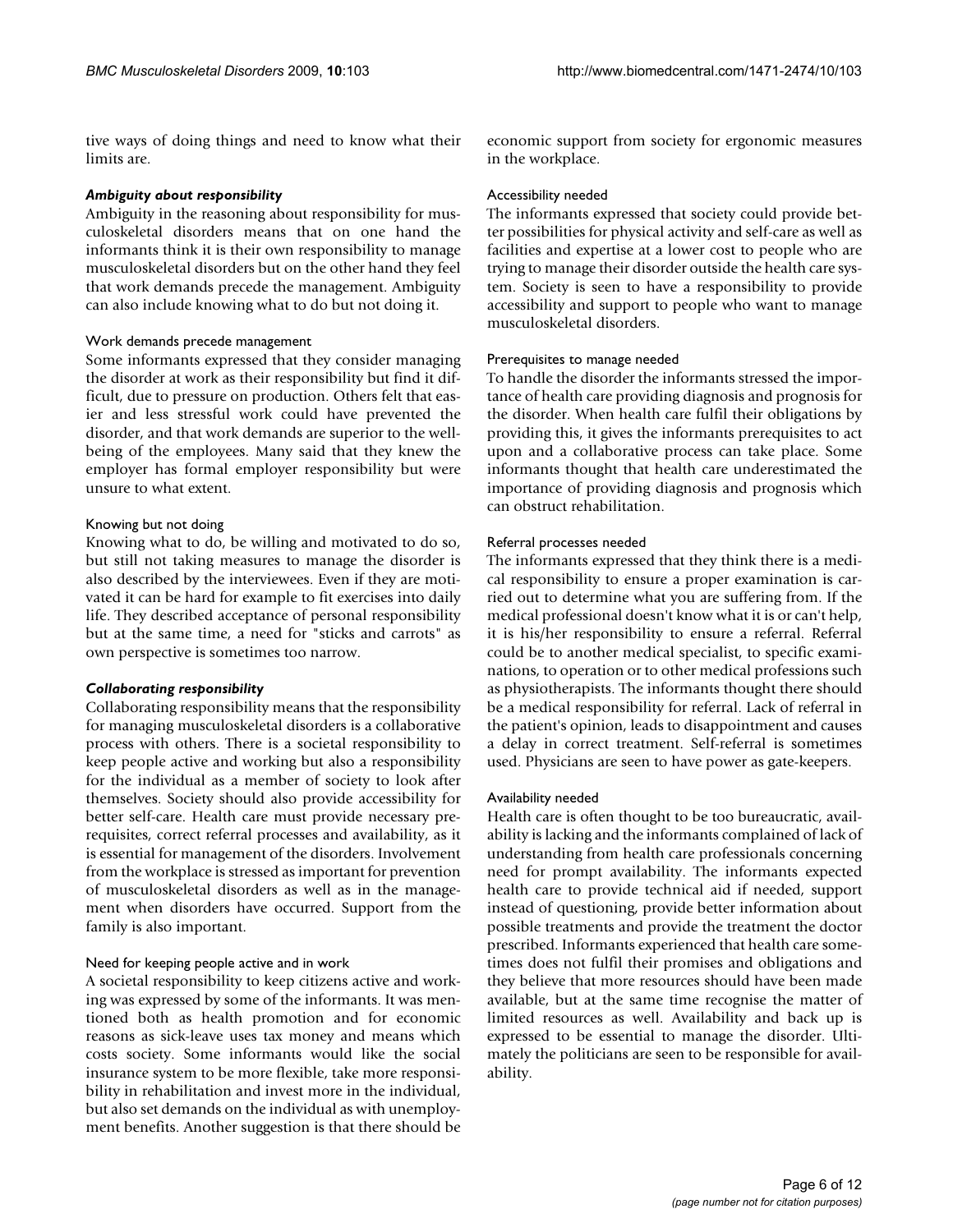#### Workplace involvement needed

The informants expressed a need for companies and employers as well as company doctors to be involved in the management of musculoskeletal disorders. Company health policies with investments in personnel are needed. The informants believed that employers should be responsible for education and prevention as with ergonomic measures, provide facilities for and support exercise, but also show involvement and empathy when employees have a disorder. Informants also expressed the view that the employer is responsible for the workplace but it is their own responsibility to follow advice and safety precautions and to ensure they perform work in a safe manner. If the disorder is work-related the employer's responsibility for rehabilitation and prevention of reoccurrence is emphasised.

#### Emotional support needed

A need for emotional support from everyone around you, employer and colleagues as well as family is mentioned as important by the informants when suffering from musculoskeletal disorders. The surrounding factors in collaboration influence disorder management.

# *Complying with recommendations (as a way of adopting responsibility)*

Complying with recommendations means adopting responsibility by actively following advice and recommendations. Society should give information, teach ergonomics and provide information about as well as give opportunities for physical activity. Health care should provide guidance for politicians as well as for the general public on how to best manage musculoskeletal disorders. Once a disorder is present, the individual is obligated to carry out what is recommended, to persist in getting relief from the disorder and not give up. There is also a parental responsibility to ensure that children follow advice for a healthy lifestyle.

#### Provision of information, ergonomics, exercise needed

The informants expressed that the responsibility for prevention of musculoskeletal disorders is greater for society than for the individual. Society has knowledge about what needs to be prevented and how this can be done, and should provide this. Then it is the responsibility of the individuals to follow recommendations. The informants also expressed a belief in physical activity and muscular strengthening as prevention of musculoskeletal disorders and an understanding that the body needs maintenance. Learning ergonomics is also believed to prevent disorders. For both exercise and ergonomics, the informants think school is an excellent platform, both to provide information but also to set a practical standard. They expressed that learning early in life could be a preventative measure. Informants expressed that societal prevention and elimination of musculoskeletal disorders should be seen as an investment.

#### Provision of guidance needed

Health care and medical professionals have to convey the benefits of physical activity as a preventive measure and a health investment to politicians as well as to the general public, as expressed by the informants. Health care should also provide guidance for fun and motivating exercise to promote joy as well as prevention. Even maternal care should provide information and exercises for back disorder prevention.

#### Carrying out recommended advice or treatment

The informants described how they have sought help from medical professionals as they need professional support and need to know that they are doing "the right thing". They did not have any specific request of treatment but a wish for good results. They don't consider there to be many alternatives other than to follow the advice given by health professionals. They may seek advice if there are problems but don't dare to exercise on their own or seek alternative medicine. Some described how they follow the advice of medical professionals, on for example an exercise program, but state that otherwise they have no interest in performing exercise. Some also expressed the need for a firm hand as they may be lacking in self-discipline but realise that effort has to be made to reach results.

A wish for an independent adviser who could give the perfect advice to follow was considered the optimal way to manage the disorder.

# Parental need of support for healthy lifestyle

Some informants expressed that parents should make sure their children live a healthy lifestyle. They believe that parents are responsible for passing on knowledge and support of a healthy lifestyle by providing opportunities and conditions as well as by setting good examples as role models. Thus a healthy lifestyle comes naturally.

# Keep trying to get relief from disorder

The informants expressed that they have to follow recommendations and cannot give up and feel sorry for themselves. They described how they might need to accept the seriousness of the condition and that rehabilitation could take time. The informants expressed that one must keep trying with all means available, try everything to get relief from the disorder and recover.

#### *Disclaiming responsibility*

This category expresses the idea that management of musculoskeletal disorders consists of receiving treatment. Help and treatment to resolve the disorder are expected to be given and the individual does not adopt own responsi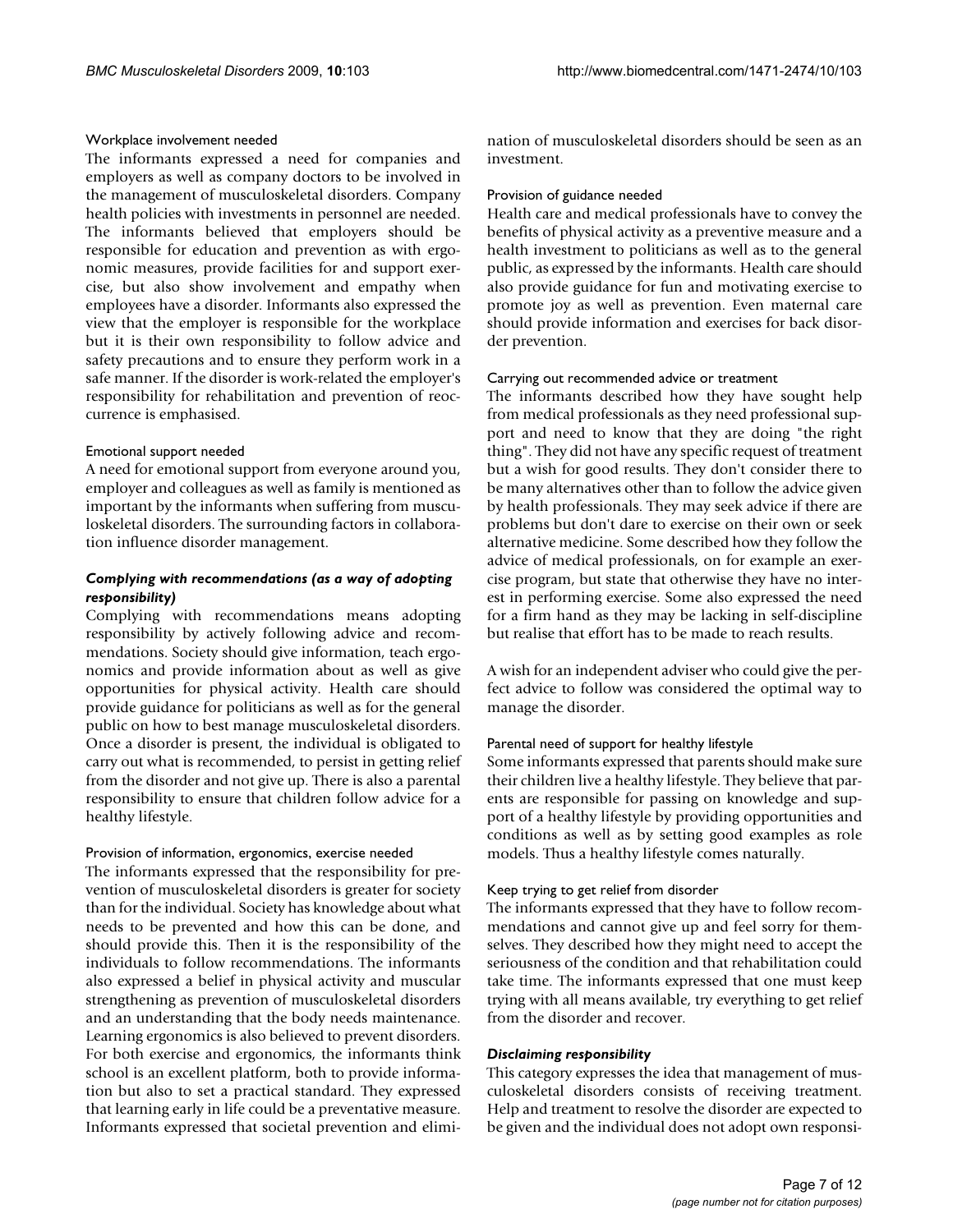bility. Medical professionals have a responsibility to manage the disorders as they have the knowledge and education and informants put great confidence in them doing so. The medical professionals are thereby also responsible for the result of treatment and if recovery defaults, disappointment with the professionals sometimes occurs.

# Be given help/treatment

The informants described receiving treatment. They expressed how they turn to someone to receive treatment, not so much to get help with what to do themselves, but to be given help/treatment to alleviate the pain or resolve the disorder. A "quick fix" is often preferred. Sometimes the informants described how they have tried a treatment recommended by an acquaintance or one which has helped before. The informants stated it is important to receive the right medication, aids, X-ray or sometimes an operation is the only solution. Some described how physiotherapy was provided when needed or how they manage their disorder with regular visits to a, for example, chiropractor or naprapath. They also explained that the characteristics of symptoms determine who you turn to with the disorder and if they have tried the available treatments, they have at least tried some alternatives. Some informants expressed that they had high hopes about improvement and high expectations on medical care. A certain disappointment is sometimes expressed with medication or treatment when it only represses symptoms or gives temporary relief, but some find it a great relief to get help and don't believe in full recovery.

# Relying on professionals with knowledge to act

The informants expressed that the primary responsibility lies with the doctors to provide advice, medication or other treatment. They believe the medical professionals take responsibility, as the patients cannot have knowledge about the disorder or the recovery. Seeing the "right" medical professional is considered important. Some of the informants expressed that different types of disorders require different types of medical professionals who are then responsible for communicating with each other in the best interest of the patient. The medical professionals should also decide how much the patient can work. Medical check-ups might be needed to keep the disorder under control. Some also expressed that if they have managed to get the treatment they believe is necessary (such as an operation) they have done what they can; the rest is up to the professionals. Many informants show great confidence in medical professionals; physicians and physiotherapists as well as naprapaths, osteopaths and chiropractors. They expect medical professionals to make them well. However, some also expressed disappointment when promised recovery defaults. The informants think that medical professionals sometimes neglect to take necessary actions and believe that the professionals should have known the appropriate treatment needed.

# *Responsibility irrelevant*

When responsibility is seen as irrelevant it stands for the belief that musculoskeletal disorders are due to biological processes such as hereditary and wear and tear of the body. Some people have a predisposition for musculoskeletal disorder, others don't. It is not possible to prevent disorders as it is not possible to know what type of disorders you may sustain.

# Biological processes

It is expressed by the informants that it is not possible to adopt any responsibility and you cannot affect the disorder as the disorder is due to heritage or biological processes in the body. Some people just have a predisposition for disorders. It is believed to be a genetic or a heretical cause. The informants expressed that some people get disorders and some don't, you have to accept and manage your own predispositions. Possibly you might postpone but not prevent the disorder. The biological processes cannot be stopped and recovery is difficult if the body is worn-out.

# Unpredictable

The informants stated that if they don't have any disorders they don't think about prevention for future disorders. How would you know what to do? They can't see how they could have done anything to prevent the disorder. Some expressed that they never tried to avoid or prevent anything; you have to do what you have to do. They believe that disorders caused by accidents cannot be prevented and there are other disorder triggering factors that are not preventable. Many informants expressed the difficulty of preventing something they don't know is coming. Not knowing what is causing the disorder makes it even more difficult.

# *Core story*

The responsibility for prevention of musculoskeletal disorders lies primarily on society/authorities as they have knowledge of what to prevent and how to prevent it. When musculoskeletal disorders have occurred, health care should provide fast accessibility, diagnosis, prognosis and support for recovery. For long-term management, the individual is responsible for making the most out of it and living as good a life as possible.

Figure 1 shows the interrelationship of categories and subcategories also on a structural level and in relation to prevention, treatment and management.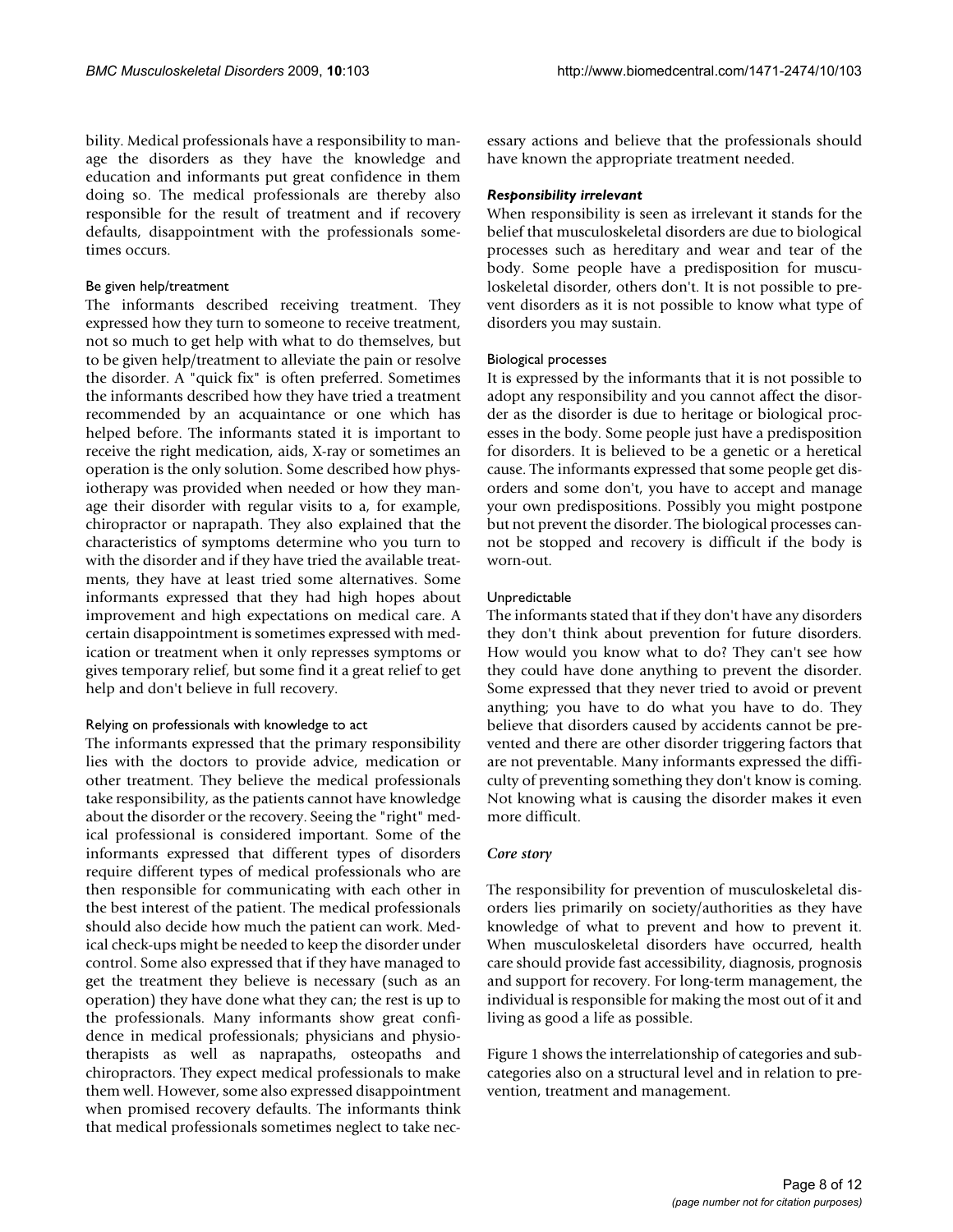| OWN RESPONSIBILITY NEEDS TO BE MET                                                                                                                                       |                                           |                                                                                                       |                                                                                                   |                                                                                            |                                               |                            |  |  |  |
|--------------------------------------------------------------------------------------------------------------------------------------------------------------------------|-------------------------------------------|-------------------------------------------------------------------------------------------------------|---------------------------------------------------------------------------------------------------|--------------------------------------------------------------------------------------------|-----------------------------------------------|----------------------------|--|--|--|
| Taking on<br>responsibility                                                                                                                                              | Ambiguity<br>about<br>responsibility      |                                                                                                       | Complying<br>with recom-<br>mendations                                                            | Disclaiming<br>responsibility                                                              | Responsibility<br>irrelevant                  | <b>Structural</b><br>level |  |  |  |
|                                                                                                                                                                          |                                           | - Need for<br>keeping people<br>active and in<br>work<br>- Accessibility<br>needed                    | - Provision of<br>information,<br>ergonomics,<br>exercise<br>needed                               |                                                                                            |                                               | Society                    |  |  |  |
| Seeking expertise<br>Persistency                                                                                                                                         |                                           | - Prerequisites<br>to manage<br>needed<br>-Referral pro-<br>cesses needed<br>- Availability<br>needed | - Provision<br>of guidance<br>needed<br>- Carrying out<br>recommended<br>advice or treat-<br>ment | - Be given help/<br>treatment<br>- Relying on<br>professionals<br>with knowledge<br>to act |                                               | <b>Health Care</b>         |  |  |  |
|                                                                                                                                                                          | - Work demands<br>precede mana-<br>gement | - Workplace<br>involve-<br>ment needed<br>- Emotional<br>support                                      |                                                                                                   |                                                                                            |                                               | Employer/<br>Work          |  |  |  |
|                                                                                                                                                                          |                                           | needed                                                                                                | - Parental need<br>of support for<br>healthy life-<br>style                                       |                                                                                            |                                               | Family                     |  |  |  |
| - Ending up<br>with me<br>anyhow<br>- Self-knowledge<br>for use of managing<br>strategies<br>- Self-treatment<br>- Perform physical<br>activity to enhance<br>well-being | - Knowing but<br>not doing                |                                                                                                       | - Keep trying to<br>get relief from<br>disorder                                                   |                                                                                            | -Biological pro-<br>cesses<br>- Unpredictable | Individual                 |  |  |  |
|                                                                                                                                                                          |                                           | Prevention                                                                                            | <b>Treatment</b>                                                                                  | Management                                                                                 |                                               |                            |  |  |  |

# The interrelationship of categories and s management **Figure 1** ubcategories also on a structural level and in relation to prevention, treatment and

**The interrelationship of categories and subcategories also on a structural level and in relation to prevention, treatment and management**. On the horizontal axis are the categories. On the vertical axis are the structural levels. Subcategories are placed in relation to the category and the structural level they represent and colour-marked with green when the subcategory is expressing prevention, yellow when it is expressing thoughts of treatment and red when the subcategory is expressing management of musculoskeletal disorders.

# **Discussion**

The present study has provided information about how patients with musculoskeletal disorders view responsibility for the management of musculoskeletal disorders.

In the standards of care for acute and chronic musculoskeletal pain document [3], one of the objectives is to promote partnerships among the community, patients and clinicians in decision-making in relation to pain – its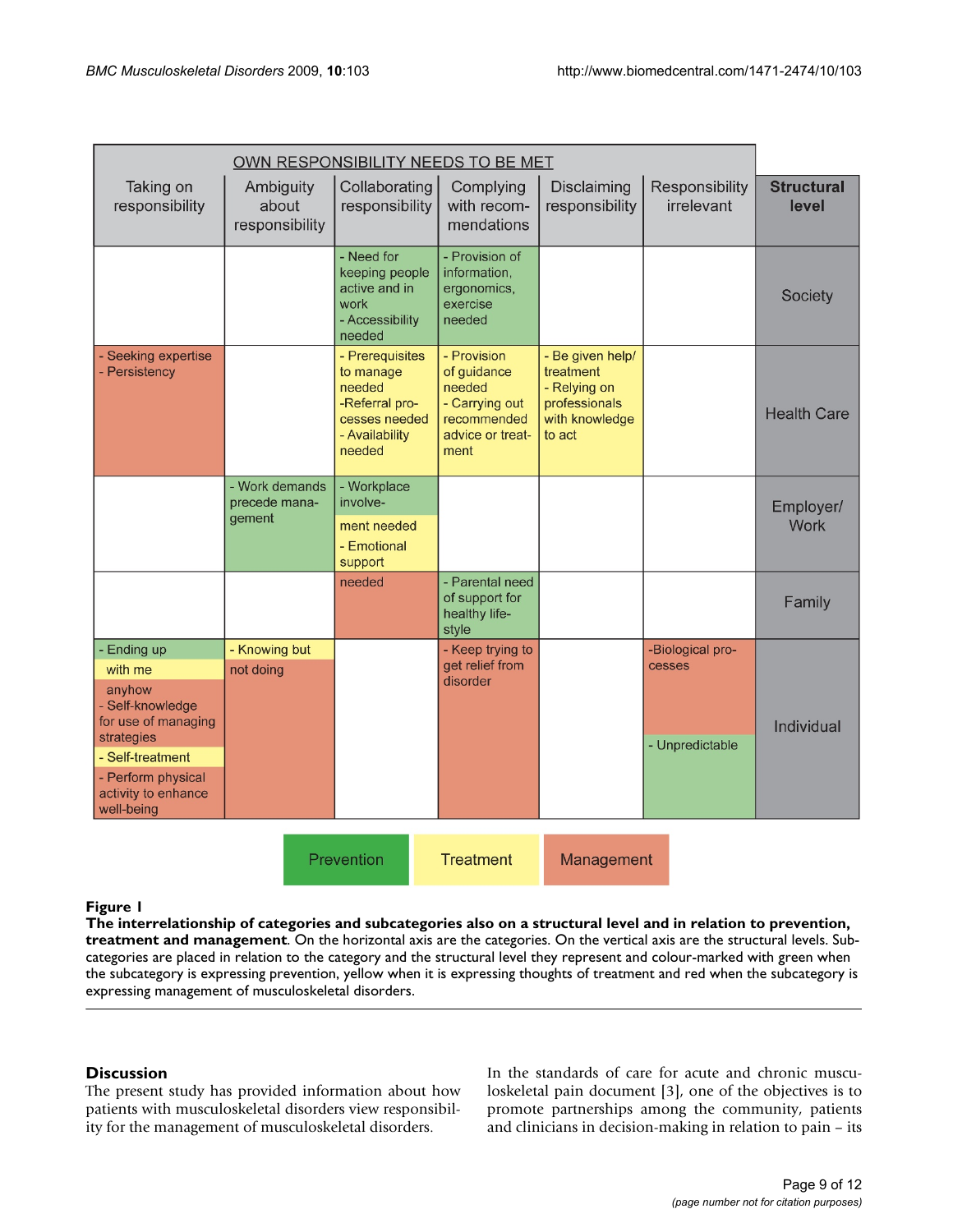prevention and management. Partnership is also stressed as important by the informants in this study. The partnership can however be viewed from different aspects and levels. Partnership can occur on different structural levels such as community, society, health care and employer but the informants also described different views in this partnership. Some informants are without question taking on responsibility for management of the disorder. They believe that it is their responsibility to see to their own body in the best way and to get the right help at the right time. They can't rely on anyone else.

Others see this relationship as a collaborative process in which society, health care and employer and even the family are partners. Yet some express partnership by following what's recommended. The least active partnership for the individual in this matter is to be receiving. No doubt the individuals are experts of their own disorder but there is a need to balance professional knowledge with the individual's expertise. The different standpoints or attitudes taken by the patients require different strategies for health providers for successful management of the disorder.

The self-efficacy concept [11] could be addressed related to the results of the present study. Cognitive, social, emotional and behavioural sub-skills capabilities must be coordinated and organised effectively to serve many purposes. Self-efficacy is not concerned with the number of skills a person has, but with what he believes he can do with what he has [12]. In the category **Taking on responsibility**, a high level of self-efficacy could be seen whereas in **Disclaiming responsibility**, a low level of self-efficacy is shown as the patients want others to manage the disorder. Self-efficacy has been shown to be important in for example rehabilitation after anterior cruciate ligament injury [13].

Taking an active approach towards health management is seen as beneficial. Those who take an active part are more likely to follow treatment regimes. Passive patients may be less likely to have help from others and may be predisposed to sickness to start with. Ironically patients who, on the surface seem to be adjusted or compliant, but are adjusted in a passive way are more likely to be ill at follow up [14].

One might relate the taken attitude of responsibility to coping style. Lazarus's stress and coping model defined coping as "constantly changing cognitive and behavioural efforts to manage specific external and/or internal demands that are appraised as taxing or exceeding the resources of the person" [15]. Two major types of coping were proposed; the problem-focused coping which includes efforts directed at controlling or changing the

sources of the stress (here as ways of handling the problem that causes disorders) and emotion-focused coping strategies which are attempts at managing emotional responses to the stressor (strategies for handling for example fears due to the disorder). As coping attempts to diminish the physical, emotional, and psychological burden of the disorder both problem and emotion-focused coping may play a part in the response [15].

Brown and Nicassio [16] further conceptualize coping as active or passive in nature. Active coping was referred to as adaptive strategies used by the individual to control a disorder. On the contrary, passive coping used strategies that gave control of disorder management to others or as acceptance of restrictions in life [16]. Frequent use of passive coping strategies in high pain could contribute to higher levels of depression over time [17]. Taking active responsibility might reduce the risk of disability due to the disorders. A systematic review by Pincus and coworkers [18] in low back pain which investigated cognitive risk factors for disability, passive coping strategies were risk factors for an unfavourable outcome.

The present study's categories **Taking on responsibility**, **Ambiguity about responsibility** and **Collaborating responsibility** could be related to the description of active coping and patients with musculoskeletal disorder might benefit from these taken attitudes for a favourable management. Whilst still taking responsibility but perhaps in a more passive coping way the category **Complying with recommendations** could be seen. The categories **Disclaiming responsibility** and **Responsibility irrelevant** might be seen as related to the possible adoption of passive coping styles.

Another closely related construct and to which the present study's results could be related is internal and external health locus of control, the concept of people having different ways of ascribing responsibility and causality in their lives. This concept was originally developed by Julian Rotter in the 1960s [19] and originally regarded internal and external locus of control of reinforcement, but has been used widely in health-specific instruments such as the Multidimensional Health Locus of Control Scales (MHLC) [20]. Those with an internal locus of control see themselves responsible for the outcomes of their own actions. Someone with an external locus of control sees environmental causes and situational factors as being more important than internal ones.

Larsson and Nordholm [21] further developed these ideas of responsibility to a musculoskeletal specific instrument and in a study of a general population, it was investigated *where* people placed responsibility for musculoskeletal disorder [5]. The present study has explored and described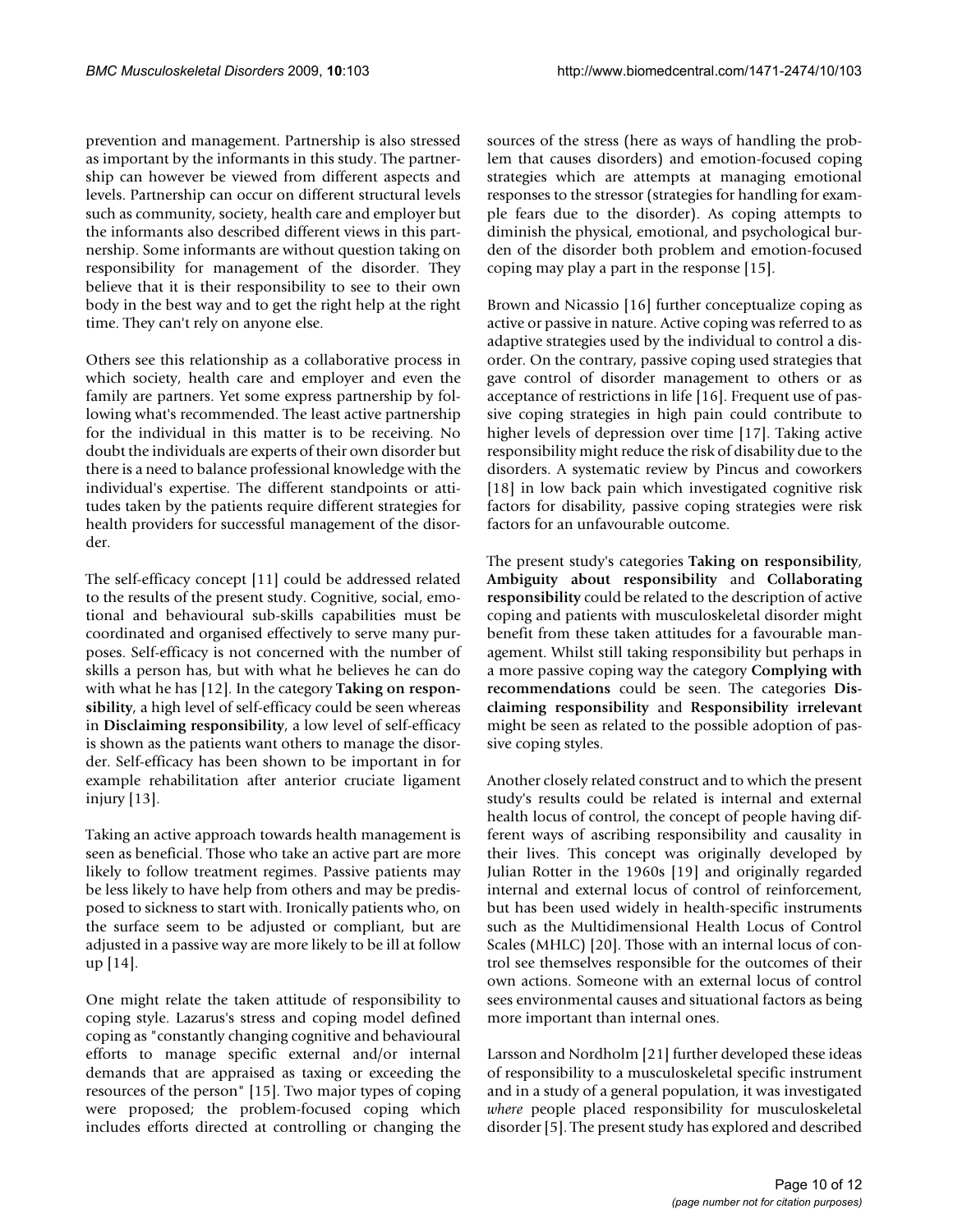*how* and *why* these attitudes might be taken, how it can be explained, what rationales lay behind a taken attitude. In contribution to what is already known about attitudes and how they might affect management of musculoskeletal disorders, the information provided in the present study could help with how to approach and meet different taken attitudes.

The researchers of this study were not the patients' clinicians nor did they work at the departments from which the informants were recruited (the interviewer (MEHL) worked at one of the departments more than five years ago), so the interviewer was not known to the patients. The interviewer presented herself as a PhD student and did not state medical profession. This approach was used to avoid the interviewer's profession influencing responses. However, some of the informants asked about the interviewer's profession (physiotherapist). Usually this question was posed after the interview but some did ask before the interview started or somewhere in the middle of it. The possibility that this might have affected the responses due to social desirability may not be able to be disregarded. Neither were the patients in the study asked whether they were self-referred or physician-referred to treatment, which might represent differences in their views.

Also, one must reflect on the researchers' possible influence in formulation of the research question, in data collection and of course in the interpretation. The research question was mainly grounded in clinical empirical work but also based on previous studies in the area [5,22]. The data collection was made through strategic sample [6], but it was to a certain degree also a convenient sample by the chosen geographical area. The area is located in the vicinity of Gothenburg (which is the second largest city of Sweden) and includes a mix of both rural and urban districts, with a proportion of people commuting to the metropolitan area but not living there. The issue of generalizability is in qualitative research usually addressed as transferability, which represents the possibility of transferring the results in a study to other settings or groups [23]. It is an empirical matter depending on the similarity between the sending and receiving context. As the present study was performed in Sweden, which still mainly has a socialized health care system although an increasing number of private health providers, one may wonder if informants in for example the U.S. would hold a different view on responsibility? To provide empirical evidence of possibly contextual similarity, descriptions of both the clinical setting and the chosen geographical area were given [7,24]. One can always also discuss whether 20 individuals can be representative for a population, which leads us to the question of confirmability i.e. the degree to which results can be confirmed by others. The results of the present study, have somewhat verified what was found in a study of a general population on how attitudes were placed [5]. But the present sample of 20 individuals did not allow us to make comparisons due to socio-demographic variables which was shown by Larsson and Nordholm in a previous study [5]. Whether the results can be confirmed and are of direct use for the clinic and in other settings or countries still needs to be explored.

One can also speculate about the problem of selection bias of informants as these were recruited by their clinician. Maybe the clinicians recruited the most satisfied patients? This problem was addressed by explicitly explaining to the clinicians that it was not the treatment that was to be evaluated, but patient experiences, with no regard to outcome of treatment.

Working as a physiotherapist for more then ten years will naturally influence beliefs about musculoskeletal disorders and about patients suffering from these disorders even when taking on the role as a researcher. Therefore, it was a strength and advantage for the present study to have two co-researchers from different occupations (nurse, psychologist) and research areas (diabetes, social psychology) when interpreting the results.

Studies have shown that there are disparate attitudes regarding self-responsibility and coping with pain between health care staff and patients where health care staff rated self-responsibility of higher importance for recovery from a work place injury than the patients did [25]. It has also been shown that clinicians might underestimate patients' willingness to take on own responsibility and may overlook an opportunity to promote health [26]. For prevention of recurrent musculoskeletal pain allowing the individual to take responsibility for care with continued support from the family and the physician as well as the employer and other people involved in the process is desired [3].

# **Conclusion**

The present study has shown different views about responsibility for the management of musculoskeletal disorders. It has provided information on how own responsibility can be taken but also that own responsibility needs to be met by others and suggestions on how this can be done.

It is hoped that these results will help clinicians as well as health planners to understand the views of people who experience musculoskeletal disorders and that different needs must be met depending on different attitudes. Good strategies for the prevention and care of musculoskeletal disorders may then hopefully be developed.